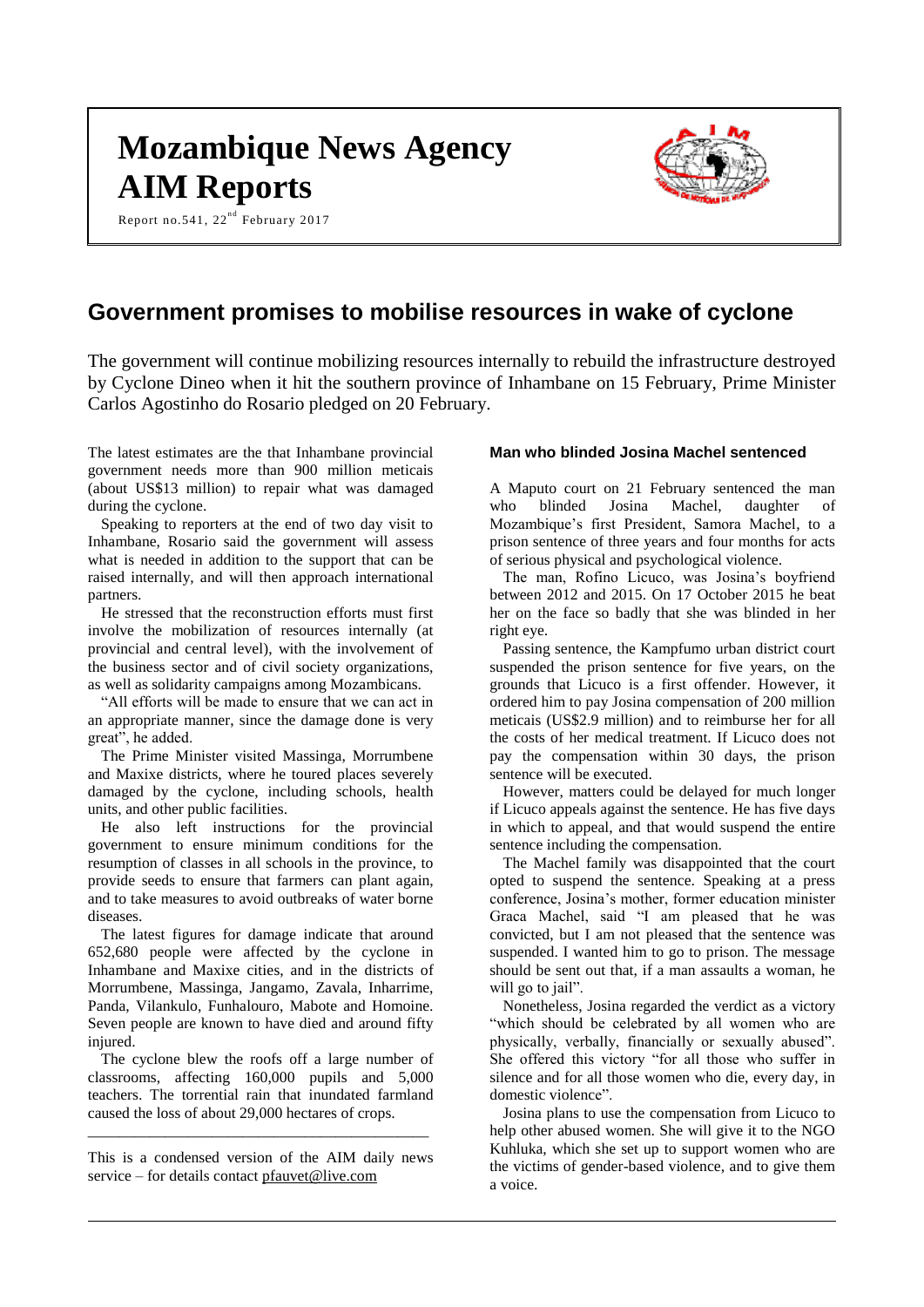# **Illegal logging continues in Zambezia**

Forestry wardens in the central province of Zambezia have seized five trucks loaded with 118 cubic metres of wood from protected species.

According to the head of the inspection department in the Zambezia Provincial Forestry and Wildlife Services, Pedro Benjamin, the documentation presented by the transporter of this cargo was illegal, and there are strong suspicions that the timber was illegally logged in the Gile National Reserve.

The months of January to March are the closed season for forestry, in which logging and the transport of logs are forbidden. Yet since the start of January seven trucks in all, laden with timber, have been intercepted in Alto Molocue, Mocubela and Nicoadala districts, all of which border on the Gile Reserve.

In the Alto Molocue case, the owner of the truck was fined 540,000 meticais (US\$7,800), and the timber reverted to the state. The Forestry and Wildlife Services are still analysing the Mocubela and Nicoadala seizures.

In the most recent seizures, in Nicoadala, the trees were the precious hardwood umbila. Initially, the logs were being taken to Mocuba, the second largest urban centre in Zambezia, but then the route was changed to take them to the port of Beira, where the prices were higher.

If the logs were headed for a port, the intention must have been to export them, in flagrant violation of the law passed last year by the Mozambican parliament, the Assembly of the Republic, which outlaws all exports of logs, of any species.

#### **Nampula mayor boycotts MDM meeting**

The Political Commission of the second largest opposition party, the Mozambique Democratic Party (MDM), completed a two day meeting in the northern city of Nampula on 20 February, with no sign of the city's mayor, Mahamudo Amurane, who is also a member of the Commission.

When Amurane missed the first day of the meeting there were still hopes that he would show up. But he did not do so.

Amurane's boycott was complete. According to the newssheet "Mediafax", he did not take part in the reception for the party's leader, Daviz Simango, when he arrived in Nampula, he did not join an MDM march through the streets of the city, and he did not put in any appearance at the Political Commission meeting.

Amurane received an invitation to meet with Simango, but he did not reply. He was certainly in Nampula, and when a reporter from the daily paper "O Pais" contacted him, he said he had "nothing to explain" about his absence from the MDM meeting.

Amurane's behaviour has opened speculation that he is on the point of leaving the party. His disaffection arises from the alleged involvement of MDM members in corrupt practices. Earlier this month he accused unnamed figures in the MDM of attempting to denigrate him "because I will not do deals with corruption".

The meeting was intended to prepare the MDM's Second Congress, due to be held in December. Also on the agenda were the municipal elections due in late 2018. The MDM currently controls four of the country's 51 municipalities (Nampula, Beira, Quelimane and Gurue).

At the last local elections, in 2013, the MDM benefitted from a boycott by the main opposition party, Renamo. Those elections were thus a straight fight between the ruling Frelimo Party and the MDM. But this time, Renamo has pledged to stand candidates, which may make it difficult for the MDM to hold onto its gains.

#### **President launches rural development project**

President Filipe Nyusi declared on 17 February that "Sustenta", the government's integrated agriculture and natural resource project, is unequivocal proof that rural development is at the centre of the government's activity.

Speaking in Ribaue district, in the northern province of Nampula, at the official launch of "Sustenta", President Nyusi explained that "Sustenta" does not replace existing programmes such as the District Development Fund (FDD), or the National Agricultural Development Programme (ProAgri). "Sustenta" was being created "to strengthen the will to speed up rural development".

Budgeted at the equivalent of US\$231 million, "Sustenta" is financed by the World Bank.

One of the specificities of the new project is the access to financial services that will be granted to peasant farmers, small scale emerging commercial farmers and small and medium agricultural companies. President Nyusi said that access to finance is a fundamental factor for development.

"Sustenta" will have a direct impact on the lives of over 125,000 rural households (over 700,000 people) who rely on agriculture for their livelihoods. "It's still not very much, but we have to start somewhere", said President Nyusi.

#### **Police expel illegal miners**

The police have removed 796 illegal miners from the Namanhumbir area, in the northern province of Cabo Delgado, reports the newspaper "Noticias".

Namanhumbir is the site of major deposits of rubies and other precious stones. It is estimated to hold 40 per cent of the world's rubies. The ruby concession covers 33,600 hectares, and is operated by Montepuez Ruby Mining (MRM), which is a partnership between the British company Gemfields (with a 75 per cent stake), and the Mozambican company Mwiriti.

Ever since the deposit was discovered in 2009, illegal miners have descended on Montepuez, not only from other parts of Mozambique, but from the rest of Africa.

According to the head of the department for the protection of natural resources and the environment, in the Cabo Delgado police command, Abdul Chaguro, of the 796 illegal miners removed from Namanhumbir, 205 are from Montepuez district, while 346 came from elsewhere in Mozambique. The rest were foreigners. Chaguro said 169 were Tanzanians, while the others came from Guinea-Conakry, Mali, Rwanda, the Democratic Republic of Congo, Senegal, Somalia and Thailand. There was even one Belgian among those detained.

He told reporters that some of the Tanzanians have already been repatriated, and preparations are under way to deport the other foreigners. Some of the foreigners had entry visas, but in some cases these had expired. Some had residence permits – but which allowed them to live in a different area. Most of the Tanzanians, however, had no documents at all.

Chaguro said there was one case in which a policeman was accused of seizing goods belonging to a miner: these were returned to their rightful owner. Two members of the local community police council were detained for trying to steal chairs and a generator from the tent of another foreigner.

Chaguro said the miners had been given a deadline to leave Namanhumbir voluntarily, and the police only moved in after they ignored the deadline. No-one was killed or injured in the police operation.

He promised that, in the near future, the crackdown against illegal mining will be expanded to other areas of the country.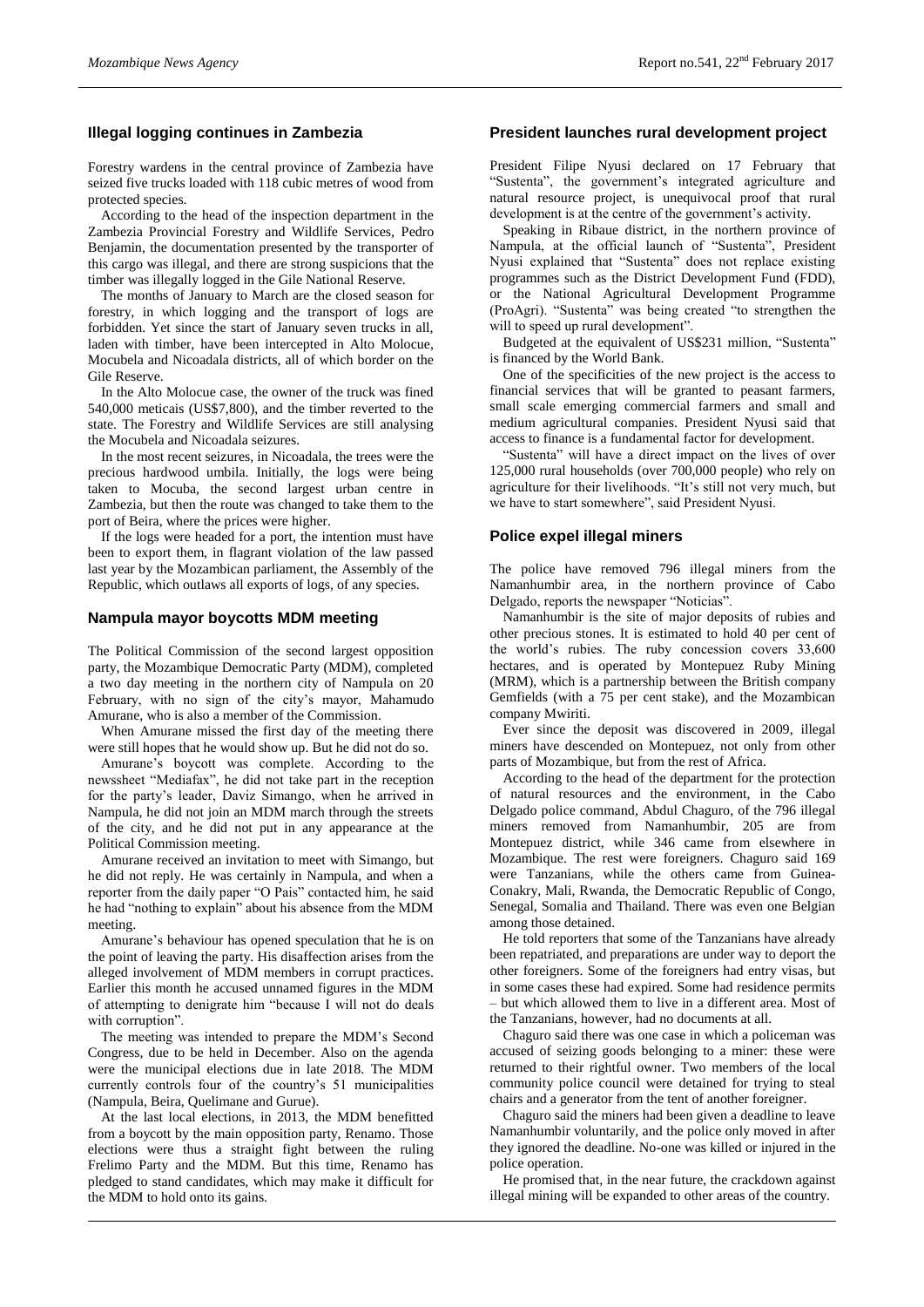# **PRONASAR has benefited nine million Mozambicans**

Since it was launched in 2010, the National Rural Water Supply and Sanitation Programme (PRONASAR) has benefitted about nine million Mozambicans, by improving the water and sanitation conditions in rural communities, according to the Minister of Public Works, Carlos Bonete.

Bonete was speaking on 15 February in Maputo, at the opening of a seminar to launch the 2017-2030 phase of PRONASAR, under the theme "Sharing Experiences on Water Supply, Sanitation and Hygiene, in the Rural Areas of Mozambique".

Bonete said that to date PRONASAR has installed over 11,000 water sources and 30 small scale water systems across the country. During the six years of implementation, the rural communities have been involved in identifying appropriate solutions and in maintaining the facilities provided.

He noted that, by the cut-off date of 2015 for implementation of the Millennium Development Goals (MDGs), Mozambique had not fully complied with the MDGs concerning water and sanitation. The key MDG target in this area was to halve, between 1990 and 2015 the proportion of the population without sustainable access to safe drinking water and basic sanitation.

Bonete said the country needs an accelerated and coordinated effort to meet the water supply and sanitation goals, with the support of its cooperation partners. PRONASAR is implemented as a joint effort between the government, its partners, NGOs, private business and the communities themselves.

The MDGs have now been supplanted by the Sustainable Development Goals (SDGs), adopted by the United Nations in 2015. These goals are more ambitious and they include access to clean water and decent sanitation for all by 2030.

#### **More border posts issuing visas**

The Mozambican government announced on 15 February that, with immediate effect, a further 18 border posts are authorized to issue frontier visas.

They join the 26 border posts that have been issuing frontier visas since 2005. This leaves only 14 border posts that are not authorized to issue visas. This is largely a matter of obtaining the appropriate equipment, since the visas are biometric.

The decision was taken by the Ministry of the Interior, as part of the government's efforts to facilitate the entry of tourists.

It follows a recent meeting chaired by President Filipe Nyusi which discussed the adoption of measures to make Mozambique more appealing to tourists, to attract foreign currency and to create jobs.

Tourism is one of the areas chosen by the government to drive the country's economic development, and it will be much easier for tourists to enter if they can purchase their visas at the border, rather than queuing up at embassies or consulates.

"The border posts that are able to issue the frontier visa are determined by the Minister of the Interior, through a specific legal diploma. Up until yesterday, we had 26 border posts that could issue this visa, distributed among the 11 provinces. Now there are a further 18", Joaquim Bule, advisor to the Minister, told a Maputo press conference.

The frontier visa is the only type of visa that can be issued in Mozambique, rather than at an embassy or consulate. It is valid for 30 days and costs 2,000 meticais (US\$ 29).

# **Rain prevents Dhlakama from addressing rally**

A planned telephone contact between Afonso Dhlakama, leader of the opposition party Renamo, and members and supporters in the central city of Beira, failed to happen on 11 February due to bad weather.

Renamo had scheduled a rally for a sports field belonging to Beira Municipal Council. A sound system was set up, including large loudspeakers which would have allowed Dhlakama's voice to boom out to his supporters.

But this depended entirely on the phone communication between Beira and Dhlakama's military camp, somewhere in Gorongosa district. Mobile phone communications, however, depend heavily on atmospheric conditions. This was the case, with it raining in both Beira and Gorongosa. After several failed attempts to contact Dhlakama, the Renamo official in charge of the ceremony, parliamentary deputy Manuel Pereira, had to apologise to the crowd, and explain that the rain made telephone contact with Gorongosa impossible.

In the absence of Dhlakama's voice, Renamo used the rally as an opportunity to present several senior figures in the Sofala provincial structures.

# **Dredging of Maputo Port completed**

The Maputo Port Development Company (MPDC) on 10 February announced the conclusion of the dredging of the port access channel, deepening it from 11 to 14.2 metres.

This difference "may not seem much, but it's those additional three metres which allow us today to state proudly that we are a port which can receive Capesize ships", the MPDC chief executive Osorio Lucas told the ceremony.

Capesize ships are the largest dry cargo ships, usually transporting coal, mineral ores and other bulk commodities.

The dredging has given the port great competitive advantages, said Lucas. "This week, a ship, the M/V Diavolezza, with a 12.9 metre draft, let the port, without needing to wait for high tide", he explained. "This meant a gain of 12 hours in transit. That was a record for us". The Diavolezza is a Swiss bulk carrier, of 87,665 deadweight tonnes, built in January 2016.

The dredging was done by the Luxembourg-based company Jan de Nul. It began in May 2016, and was scheduled to take ten months – but in fact Jan de Nul concluded the work in seven months. Using up to three dredges, the Jan de Nul teams operated in the port access channel for 24 hours a day during the seven months of dredging. Almost 14.5 million cubic metres of sediment and rocky material were removed from the channel.

The total cost was US\$84.1 million. The dredging is a key part of the MPDC strategy so that the port can handle 40 million tonnes of cargo a year as from 2020. The largest amount of traffic handled by the port to date was 19.1 million tonnes in 2014.

But in 2015, the last year for which full figures have been published, the amount handled dropped by around 20 per cent to 15.6 million tonnes.

MPDC is a consortium between Mozambique's publiclyowned port and rail company, CFM, with 49 per cent of the shares, and Portus Indico with 51 per cent. Portus Indico is owned by DP World of Dubai, Grindrod of South Africa and the Mozambican company Mozambique Gestores.

The Mozambican government leased the port to MPDC in 2003 for 15 years, and in 2009 the lease was extended for a further 15 years expiring in 2033, by which time MPDC should have implemented the entire Master Plan for the port's development.